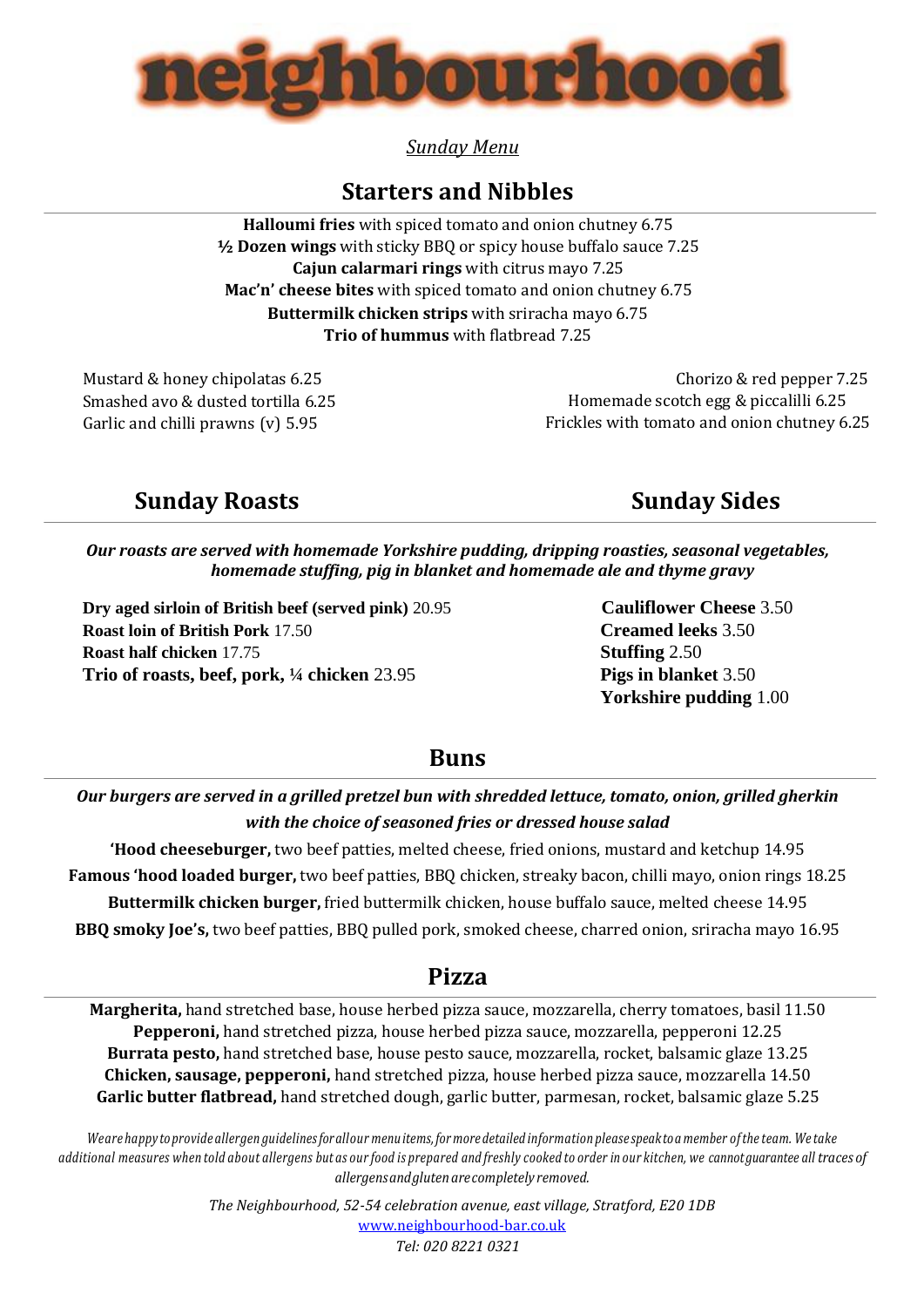## **Puddings, Ice Cream and Cheese**

**Apple and blackberry crumble,** with vanilla ice cream 6.75 **Dark chocolate torte,** with raspberry sorbet 6.75 **Triple chocolate brownie,** with chocolate sauce and vanilla ice cream 6.75 **Sticky toffee pudding,** with toffee sauce and salted caramel ice cream 6.75 **Rainbow ice cream cookie sandwich,** with butterscotch sauce and vanilla ice cream 6.75

**IceCream;**choosethreescoops from:vanilla,salted caramel, raspberry and rhubarb 1 scoop 1.95 / 2scoops 3.90 / 3scoops 5.85 **sorbet;**choosethreescoops from lemon, mango and raspberry 1 scoop 1.95 / 2 scoop 3.90 / 3 scoops 5.85

**Flat white** 2.95 **Cappuccino** 2.95 **Latte** 2.95 **Selection of tea** 2.75 **Hot chocolate** 2.95 **Irish Coffee** 5.95

# **Children's Mains Children's puddings**

# **Hot Drinks Small puddings**

**Americano** 2.95 **Warm chocolate brownie** 3.35 **Espresso** 2.45 **Sticky toffee pudding** 3.35

Children can choose a smaller portion from the roast mains (not sides) or pizza section for half the price

### *(Age restrictions apply)*

Weare happy to provide allergen guidelines for allour menu items, for more detailed information please speak to a member of the team. We take additional measures when told about allergens but as our food is prepared and freshly cooked to order in our kitchen, we cannot guarantee all traces of *allergensandglutenarecompletely removed.*

> *The Neighbourhood, 52-54 celebration avenue, east village, Stratford, E20 1DB* [www.neighbourhood-bar.co.uk](http://www.neighbourhood-bar.co.uk/) *Tel: 020 8221 0321*